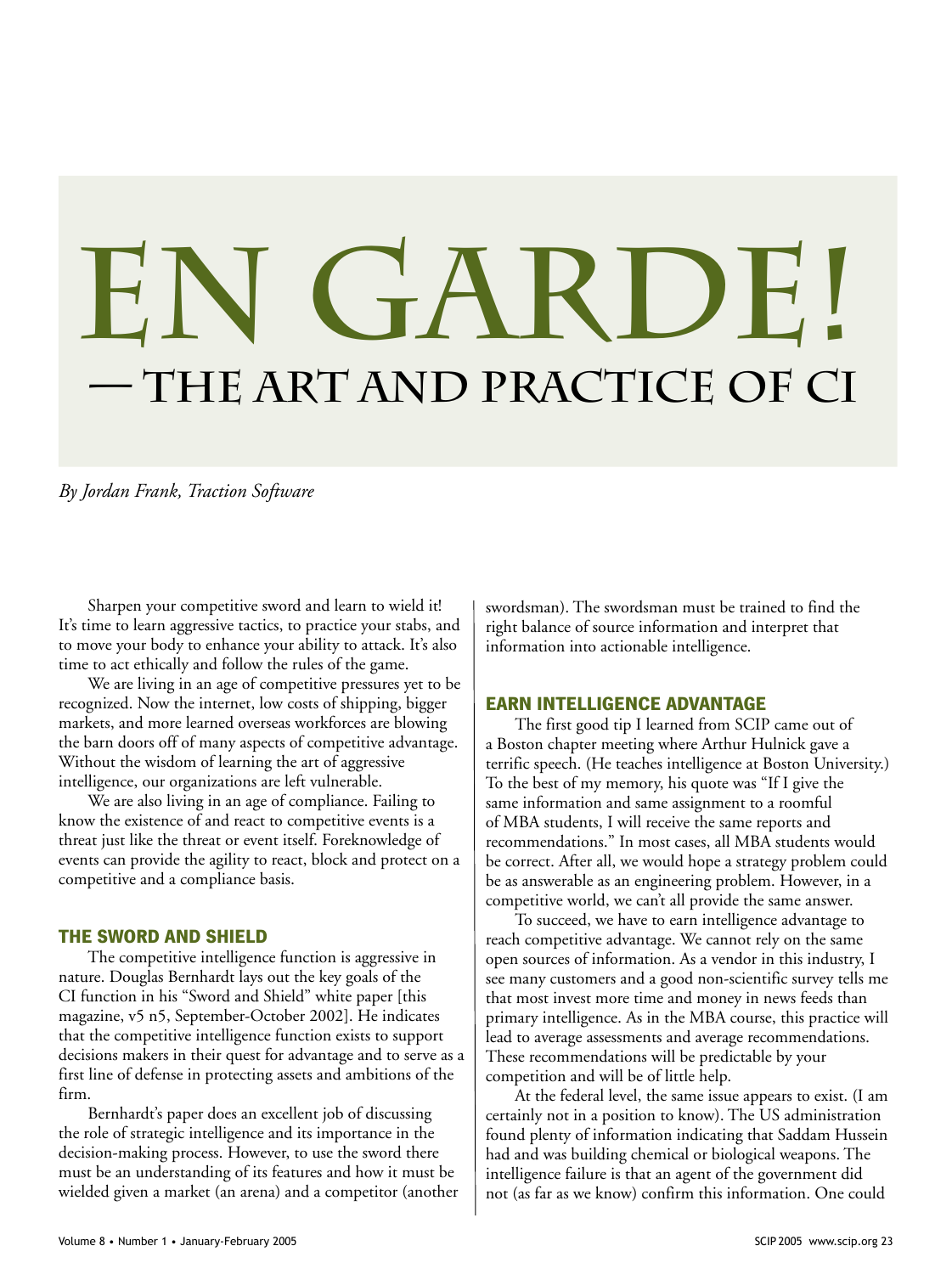argue the ethics of acting on this information if, in fact, there were no weapons.

#### **SHARPEN YOUR SWORD**

The CI professional must wield a sharp sword and use it wisely. The sword represents the tactics used to gather primary intelligence that fills the intelligence void between anticipating competitor activity based on review of past activity and vague guesses about what the competitor may do.

Our SCIP literature and conference sessions go far to define ethics and remind us of the few cases where intelligence gathering activities pierced the legal boundary and resulted in major losses. We know not to misrepresent ourselves, while we presume it's OK to hire a consultant to ask questions or test products on our behalf. Most of us know that we should stay out of our competitor's dumpsters.

#### **ACTING ETHICALLY**

What we do not know is how to navigate the gray zone of primary intelligence. This is a topic that is explored from time to time, such as in Arthur Weiss's 2001 article in this magazine 'How far can primary research go,' [Nov/Dec 01, 4/6, p18-21] but is not at the core of our curriculum. We don't know how the competition is playing the game and how we need to fight back. The rules of this game are hazy at best and it is the responsibility of SCIP and our peer group to map this industry and provide examples to support our ethical commandments.

Despite very clear ethical guidelines set forth by SCIP, it is difficult if not impossible to judge how to act ethically. CI professionals have wide ranging views on what practices are OK.

At an unnamed competitive intelligence conference in an unnumbered year I sat in a birds-of-a-feather discussion. It was the afternoon of a 2-day conference. The topic of trade-show intelligence gathering arose and it became very clear that among the 20 or so professionals in the room there were at least 14 different viewpoints. Some thought that one must wear their badge at all times while others believed it OK to remove the badge. Some thought that a consultant acting on behalf of another company should be upfront about their relationship, others disagreed. This was a 20-minute conversation with little consensus and no resolution.

The Bible includes 10 commandments and pages upon pages of stories which support those commandments. We need the same.

#### **OUR RULES ARE NOT THEIR RULES**

We also have to realize that non-CI professionals engage in gathering intelligence without a basis in ethics. Or perhaps they do not have a basis in our ethics. So, when we construct and practice with our shield, we must assume the competitor does not play by our rules.

A survey conducted by Fuld & Company and The Academy of Competitive Intelligence found differences between North American and European views on intelligence gathering. ['Intelligence gathering on gut instinct rather than on knowledge – survey on ethical and legal intelligence gathering shows US-Europe cultural bias,' The Academy of Competitive Intelligence, with assistance from Richard Horowitz Esq. May 15, 2001.]

One question asked whether removing a badge and entering a competitor's *Clients Only* suite was normal, aggressive, unethical or illegal. 44% of North Americans saw this as illegal as compared to only 6% of Europeans. In different regions we have very different views on what practices are ethical and what practices are legal.

#### **INDUSTRY DIFFERENCES**

 Deep study into aggressive tactics and best practices in select industries will provide a basis for instruction. As a (sort of) long time participant in the hardware and software food chain, I have witnessed a great deal of intelligence gathering in this space.

- Hard drive manufacturers purchase, test and tear apart one-another's products the day they become available, if not earlier.
- Software publishers hire consultants to audit and compare their products to their competitors.
- Computer resellers acquire pricing intelligence on a daily basis from their customers and their suppliers.

Are any of these practices ethical? Does it matter? I once worked as part of an alliance. One of our partner's advisors, who was also an advisor to a competitor, handed our strategy paper to our competitor's CEO. The competitor's CEO called to notify us of the indiscretion, but that is not to say he didn't read the paper or act on his learnings. The handoff was a clear and obviously unethical action that left us stunned, but only because we were immature and unlearned in the competitive intelligence process as it really occurs.

#### **DEFINING GOOD COMPETITIVE PRACTICES**

We must know how our competitors may attack us so we can defend ourselves. This knowledge may come from reading case studies, discussion scenarios, or wargaming. Whatever the chosen vehicle, it is essential for SCIP to provide the material on competitive practices and for members to learn it.

We also must know good practice from bad. Richard J. De Lotto recently wrote an article titled 'Does your CI